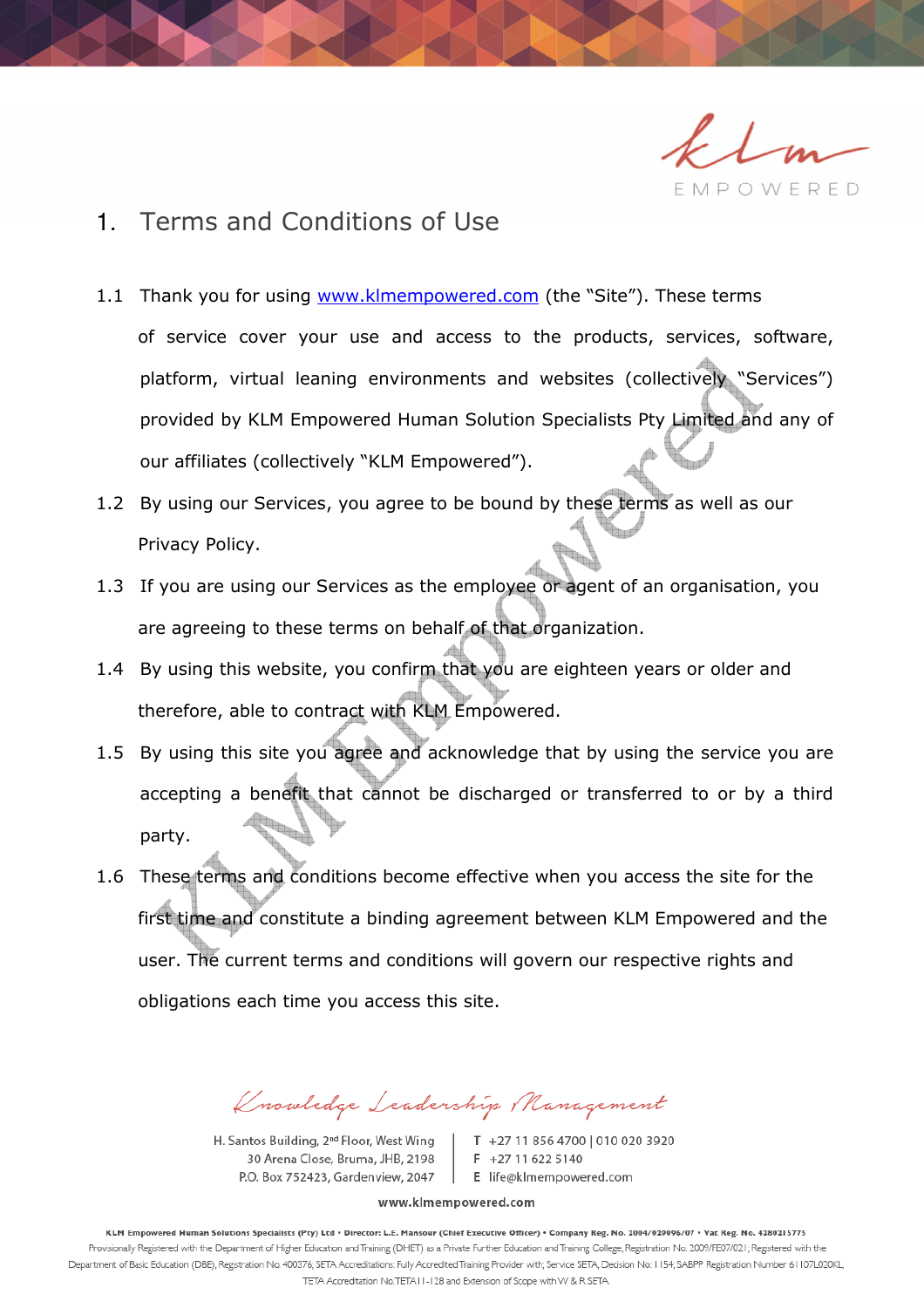1.7 Your continued use of the Services and Site will signify your acceptance of the changes. If you do not accept the changes your sole and exclusive remedy is to discontinue using the Site. The latest Terms will be posted on the Site and you should always review them prior to using the Site.

#### 2. Definitions

- 2.1 The words "User", "you" and "your" refer to the individual or entity that creates an account as a Customer or who makes use of the Site.
- 2.2 The words "we", "us" and "our" refers to KLM Empowered.
- 2. Overview and Content
- 3.1 We take reasonable steps to provide accurate information through our site, but all information viewed or accessed from this Site is provided in an "as is" basis, without any warranty, whether express or implied.
- 3.2 You may only use information on the Site for personal use. Any use or reliance on this Site, the contents of this Site or the information provided through this Site will be at your sole risk. We make no representations or warranties whatsoever as to the accuracy of the information contained in this Site. Any articles, guides or information of any nature provided on this Site is summarised content, and may not be applicable to your particular situation and should therefore not be relied upon solely by you for any purpose.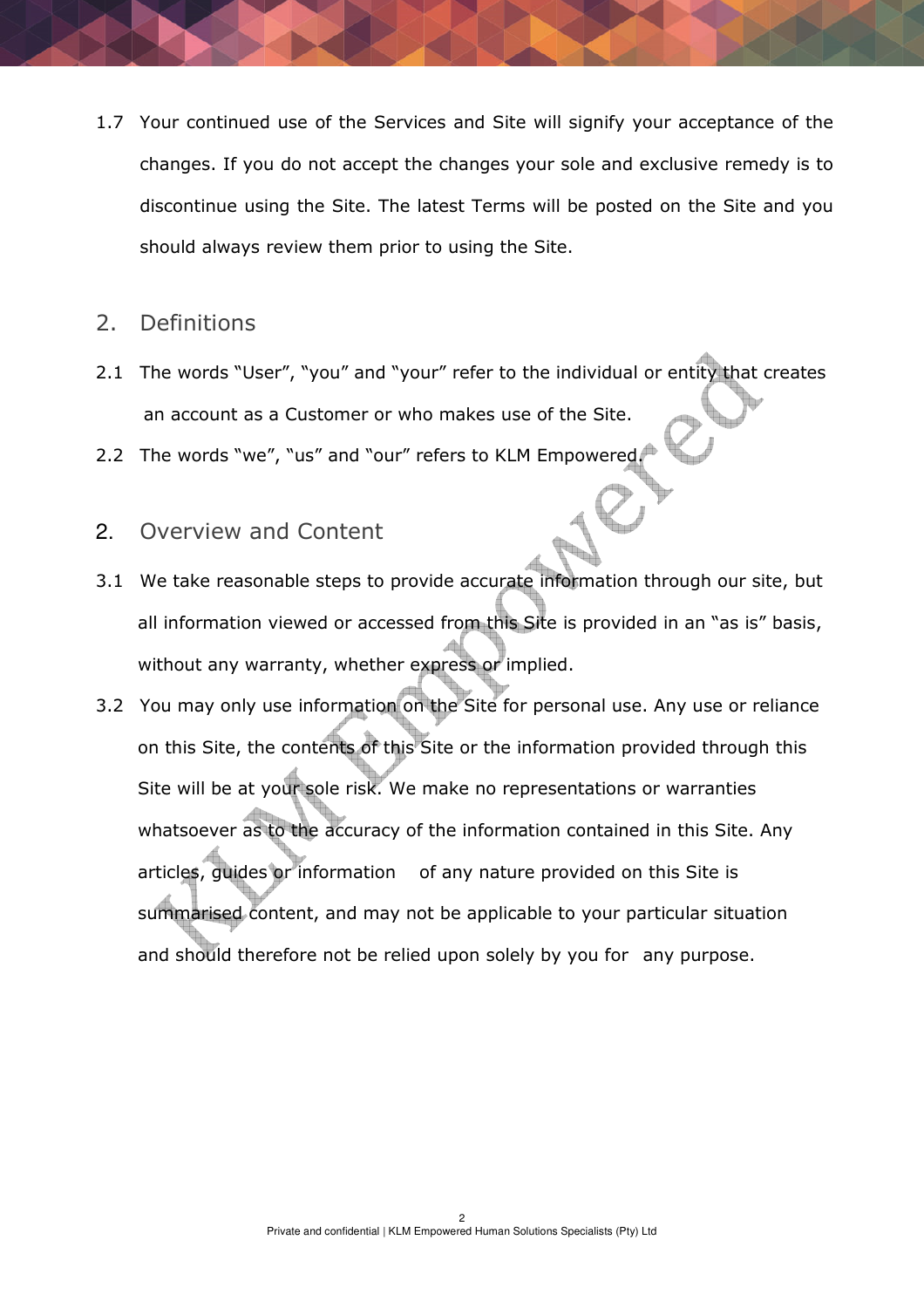- 3.3 We do not warrant that this Site or the delivery, hosting and ancillary services or facilities of third party suppliers utilised by us will continue to operate, will operate without interruption or will be error-free or that it will be free from any software virus or another harmful component. You will be entirely responsible for any resulting damage to software or computer systems and/or resulting loss of data caused as a result of any use of this site.
- 3.4 When you visit the Site or send emails, you are communicating with us electronically. You therefore consent to receive communication from us electronically. We will communicate with you by e-mail or posting notices on the Site.
- 3.5 You agree that all notices, agreements, disclosures and other communications that we provide to you electronically satisfy any legal requirements that such communications be in writing.
- 3.6 You agree to provide us with, and maintain in your account profile with us, your current and active email address as well as current physical address.
- 4. Rights and Obligations of the User
- 4.1 You will be required to provide certain information about yourself including but not limited to, your name, contact numbers, and email address as well.
- 4.2 You need to ensure that the information provided is correct, complete and not misleading as this may impact the type of feedback or response received.
- 4.3 You agree and acknowledge that you will not use the Site in an unlawful manner or in a manner not approved in terms of these Terms.
- 4.4 This Acceptable use Policy ("AUP") sets out the parameters within which you must make use of the Site and in so doing you agree to be bound by the AUP.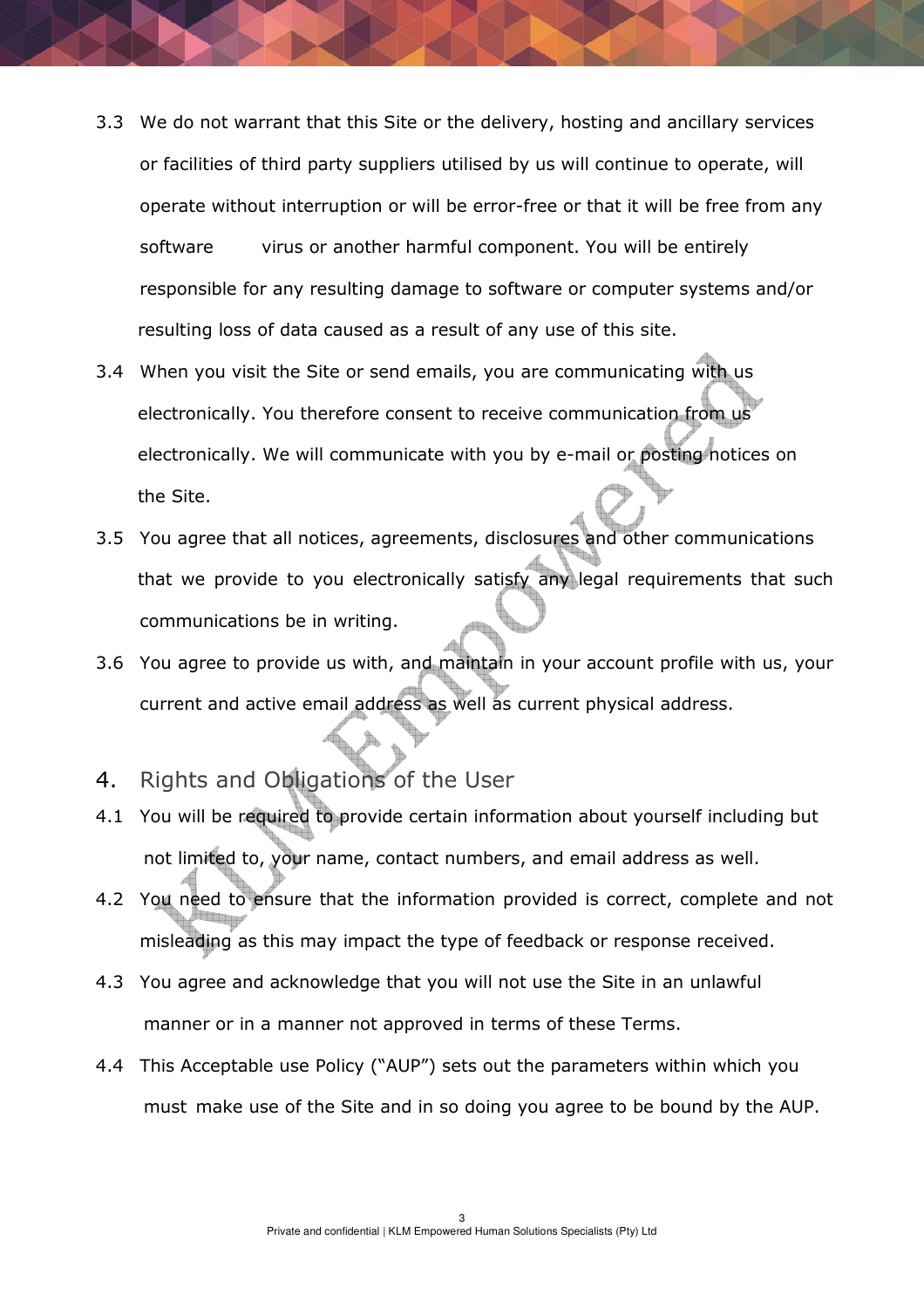- 4.5 You may not use our site to engage in illegal, abusive or irresponsible behavior, including but not limited to:
	- Unauthorised access to or use of data, services, systems, networks, including any attempt to probe, scan or test the vulnerability of a system or network or to breach security or authentications measures without our express authorisation.
	- Monitoring data or traffic on any network or system without authorisation.
	- Interference with service to any user, host or network including, without limitation, sending of or causing the sending of, numerous duplicate automated and excessive, similar emails, flooding, deliberate attempts to overload a system and broadcast attacks.
	- Use of an internet account or computer without our authorisation, including, but not limited to, internet scanning, password robbery, security hole scanning and port scanning.
	- Collection of third party information without their consent.
	- The intentional or negligent dissemination of any malicious code (meaning anything that contains any back door, time bomb, Trojan horse, worm, drop dead device, computer virus or other computer software routine or code intended or designed to permit access to or the use of a computer system by an unauthorised third party, or disable, damage, erase, disrupt or impair the normal operation of a computer system).
	- Any activity or conduct that is likely to result in retaliation against us or the Site.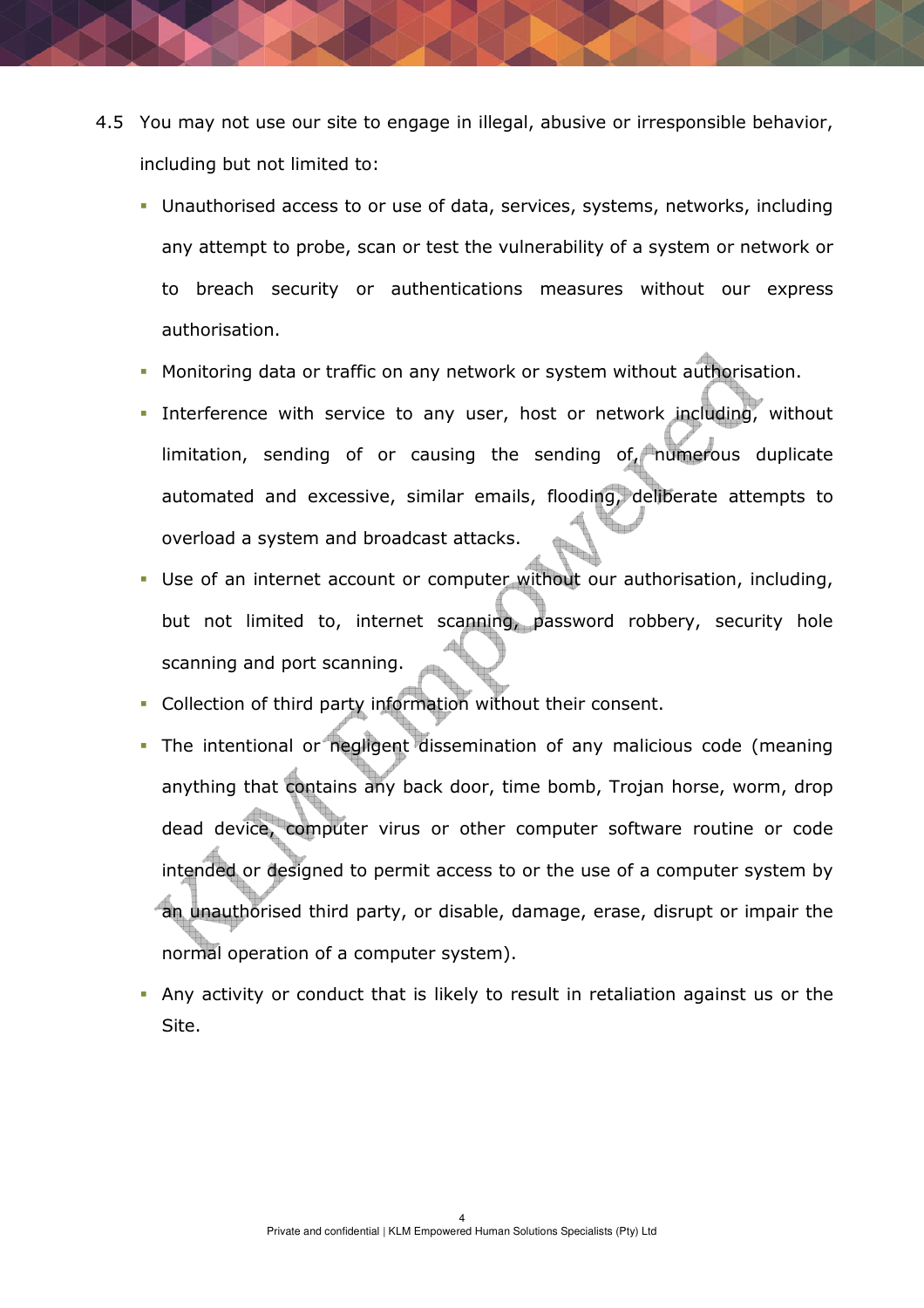- 4.6 You must take reasonable security precautions. if a password is applicable you should not permit a common word to be used as a password. You must protect the confidentiality of your password, not share it with any other person, and you should change your password regularly.
- 4.7 You may not send unsolicited emails, whether of a commercial or non commercial nature, to any person who has indicated that he does not wish to receive it.
- 5. Offensive Content
- 5.1 You must comply with the rules of any other network your success or participate in using the Site.
- 5.2 Content published or transmitted via the Site includes, web content, email, bulletin board posting, chat and any other type of posting, display or transmission that relies on the internet. You may not publish, display or transmit via the Site any content that we reasonably believe:
	- Constitutes child pornography or is otherwise obscene, sexually explicit or morally repugnant.
	- Is excessively violent, incites violence, threatens violence, or contains harassing content and hate speech.
	- Is unfair or deceptive under the consumer protection laws of any jurisdiction, including in relation or chain letters and pyramid schemes.
	- **IF Is defamatory or violates a person's privacy;**
	- Creates risk to a person's health or safety, creates a risk to public safety or health, compromises national security, or interferes with an investigation by law enforcement.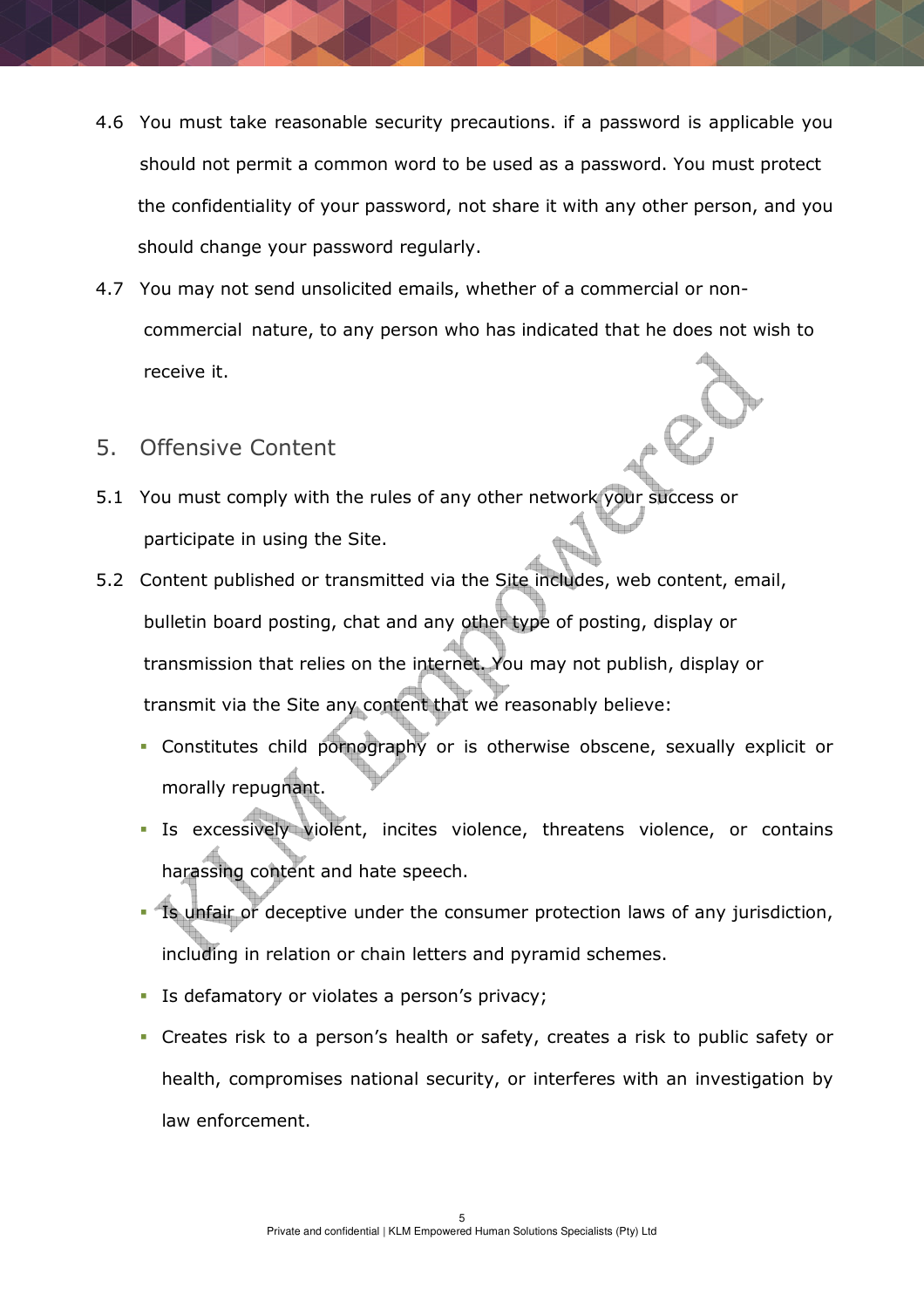- Improperly exposes trade secrets or other confidential or proprietary information of another person.
- Is intended to assist others in defeating technical copyright protections.
- Clearly infringes another person's trade or service mark, patent, or other intellectual property right.
- Promotes illegal drugs, violates export control laws, relates to illegal gambling, or illegal arms trafficking.
- Is discriminatory in any way, including by way of sex, race or age discrimination.
- Is otherwise illegal, or solicits conduct that is illegal under laws applicable to you or us.
- Is otherwise malicious, fraudulent, or may result in retaliation against us by offended viewers.
- 6. General Prohibitions
- 6.1 You agree to not engage in any of the following activities as a result of your use of the Site:
	- Upload or otherwise transfer files that contain software or other material protected by intellectual property laws (or by rights of privacy or confidentiality) unless the rights thereto are owned or controlled by you or you have the required authority to do so, and have received all necessary consent to the intellectual property.
	- Upload or otherwise transfer files that contain viruses, corrupted files or any other similar software or programs that may damage or inhibit the operation of another computer.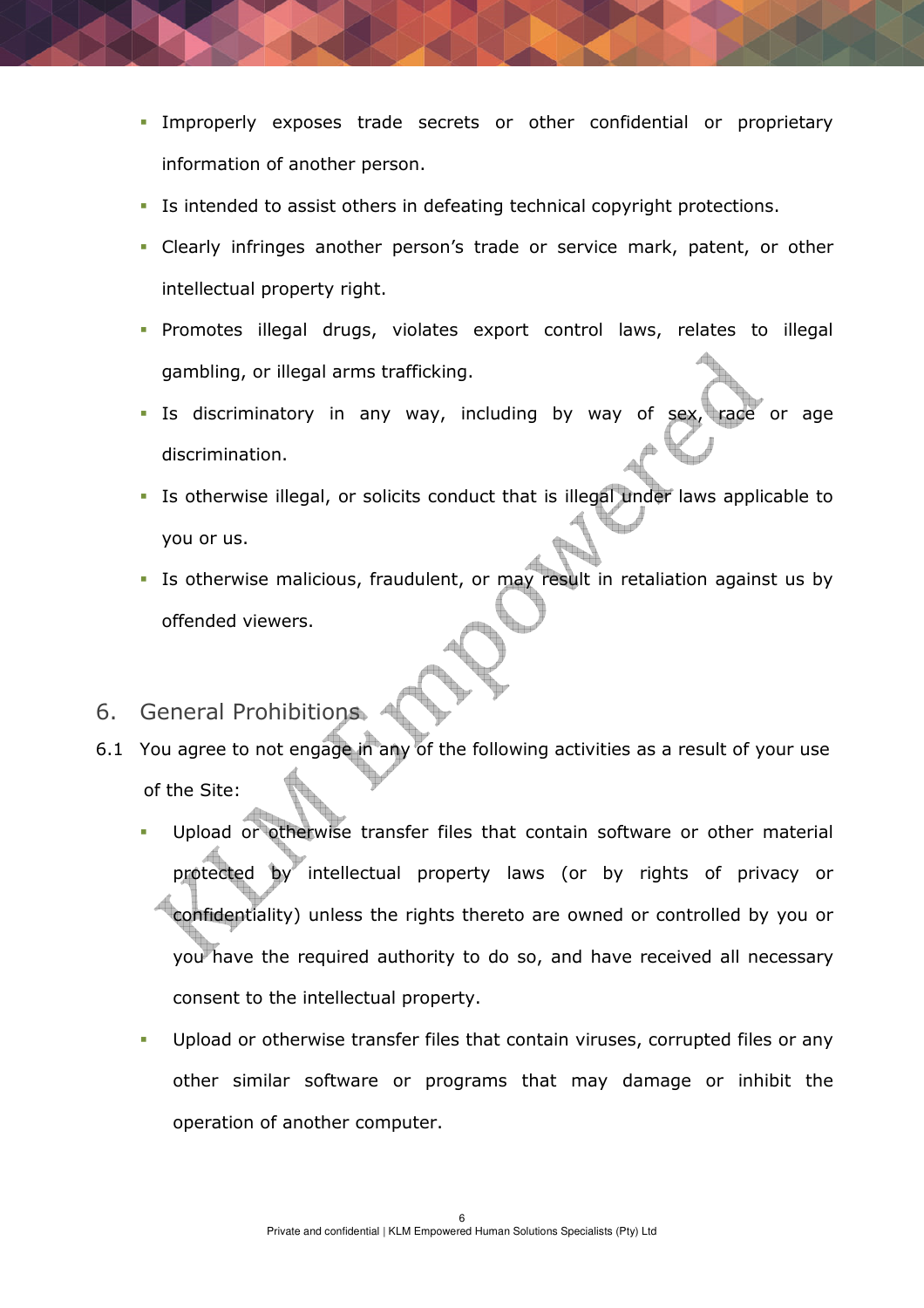- **Delete any legal notices, labels or anything else in the site content that** displays authorship or ownership in any file that is uploaded.
- Advertise or offer to sell any goods or services or conduct or forward surveys, contests or chain letters.
- Download any file posted by another user of a forum you know, or reasonably should know, cannot be legally distributed.
- Use any communications or content or other information obtained through the Site in a matter that is competitive with us or the Site.
- Allow any third party to use your username or password in any manner than is permitted by these Terms.
- 6.2 Consequences of violating the AUP are as follows:
	- You agree and acknowledge that we will not be held liable for content created by you, and you maintain all responsibility for your actions and statements made on the Site.
	- We reserve the right to remove content created by the User at any time and to suspend your access to the Site.
	- We may, without notice to you, report to the appropriate authorities any conduct by you that we believe violates applicable laws and provide any information we have about you and co-operate in response to a formal and informal request from a law enforcement or regulatory agency investigating such activity, or in response to a formal request in a civil action that on its face meets the requirements for such request.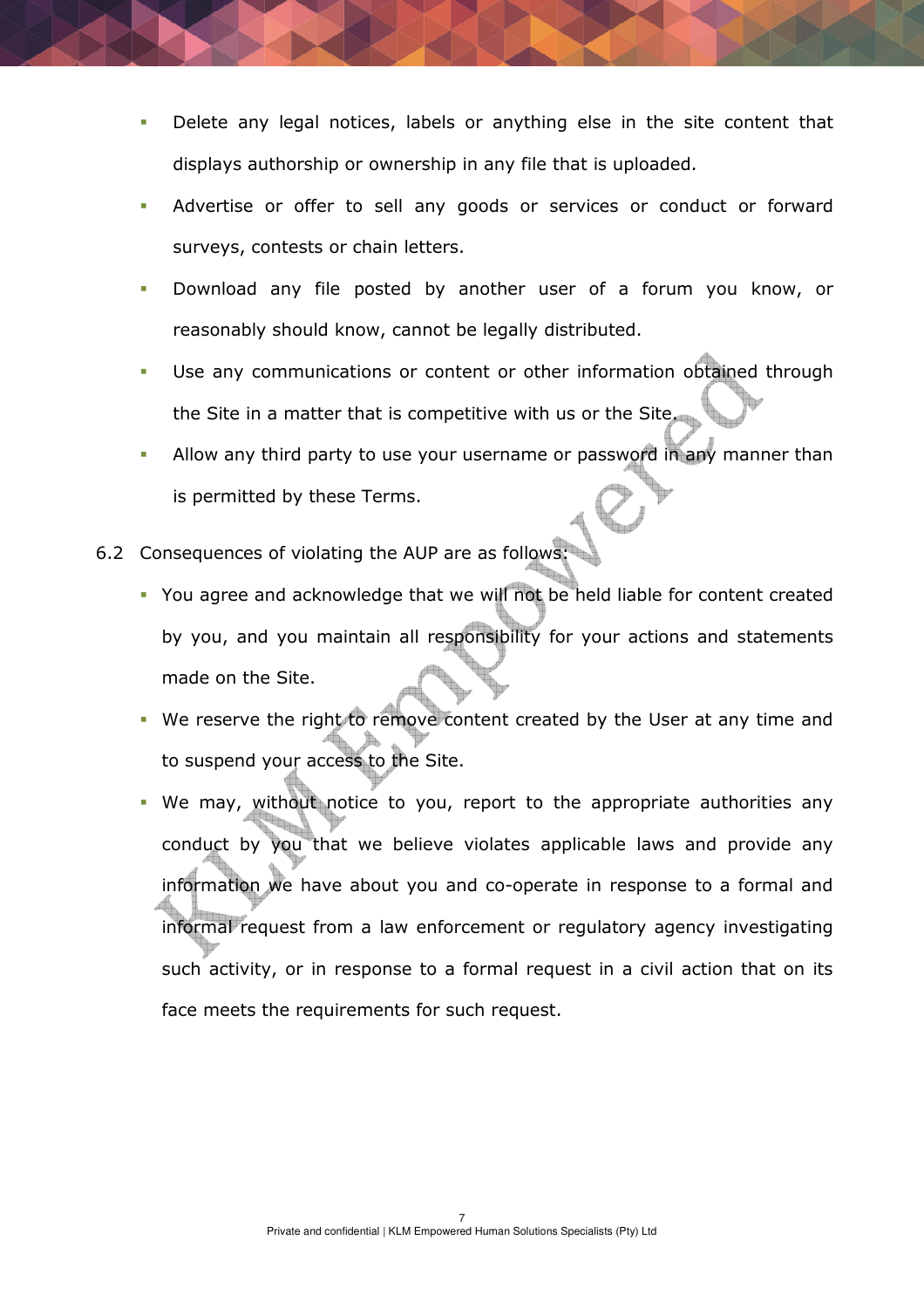### 7. Privacy and Security

- 7.1 KLM receives various types of information from the Users who access the Site.
- 7.2 While KLM will make every effort to protect any information received by it, it is possible for internet based communication to be intercepted. Without the use of encryption, the internet is not a secure medium and privacy cannot be ensured nor guaranteed.
- 7.3 KLM will not be held responsible for any damages the User or any third party may suffer as a result of transmission of confidential or personal information that the User submits to us through the internet, or for the information that the User expressly or implicitly authorises KLM to receive, or for any changes, or errors made to any transmitted information.
- 7.4 Communications on this Site is not confidential and shall not be the subject of any privileges.
- 7.5 Communications on this Site are limited and do not involve in-person evaluations, or visits, and do not include safeguards and procedures typical of in-person evaluations and consultations.
- 8. Third Party Websites
- 8.1 This Site may contain hyperlinks to websites owned and operated by third parties. We are not responsible for the content of such websites, nor do we accept any liability in connection with such websites regardless of whether or not the link has been permitted by us.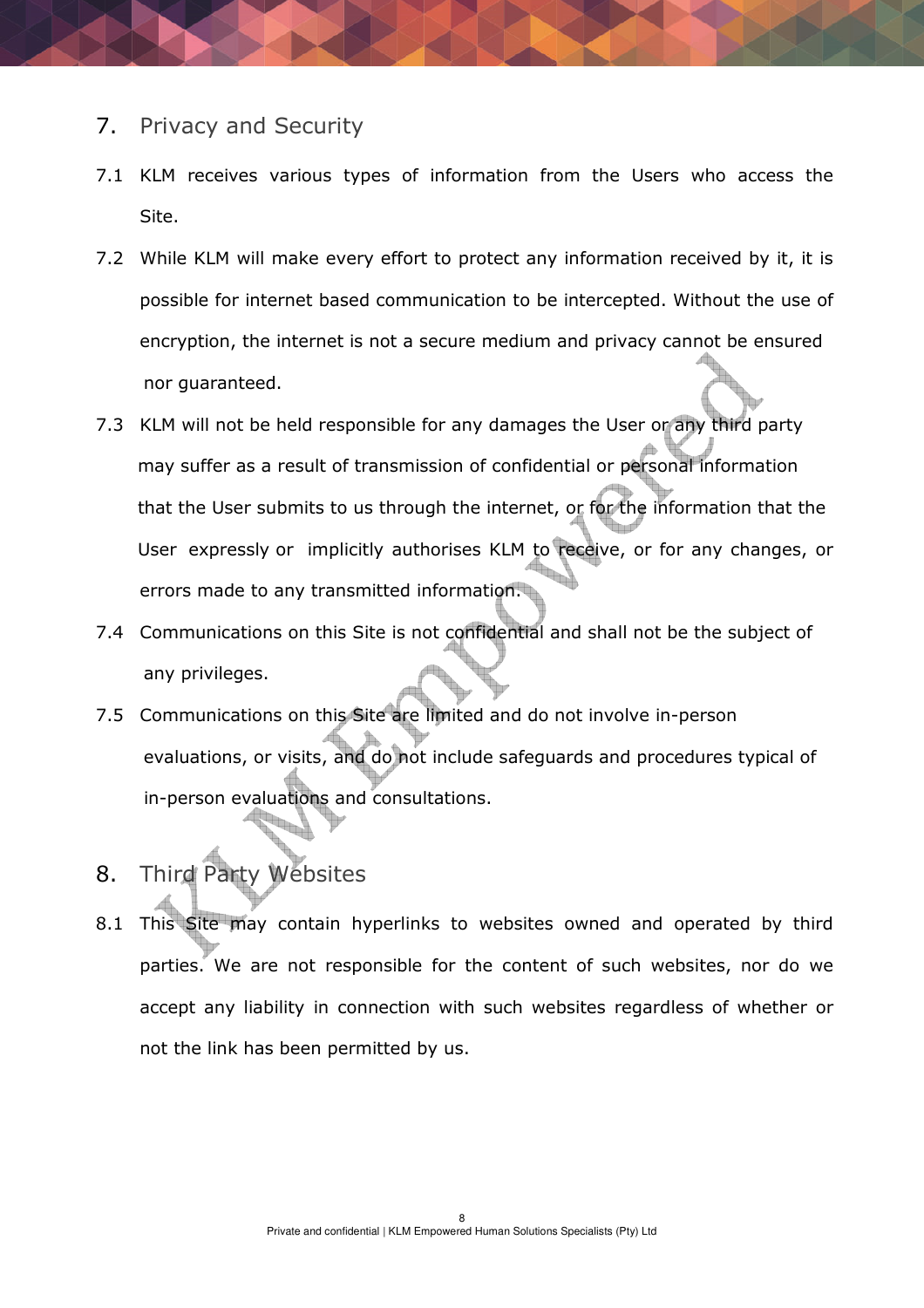The fact that a website is linked to this website does not imply that we sponsor, endorse or approve the contents, or that we are affiliated or associated with the entity that owns or is responsible for such third-party websites.

## 9. Intellectual Property Rights

- 9.1 All elements of the Website, including but not limited to the images, text, databases, icon, hyperlinks, software, private information, photographs, graphics, illustrations, artwork, design, names, logos and trademarks (collectively, the "Content"), are protected by copyright, trademark, design and other South African and international laws relating to intellectual property.
- 9.2 The User may access, download, view and print content from the Website for private and non-commercial purposes. No portion or element of the Website or the Content contained thereon may be reproduced or transmitted via any means.
- 9.3 The Website, its Content and all related rights shall remain the exclusive property of KLM Empowered.
- 9.4 Any email addresses, names, telephone numbers and fax numbers appearing on the Website may not be incorporated by any third party into any database or used or any marketing or other purposes whatsoever.
- 9.5 The trademarks, names, logos, and service marks (collectively "Trademarks") displayed on the Website are the registered and unregistered Trademarks of KLM Empowered. Nothing on the Website should be construed as granting any license or right to use any Trademarks without the written permission of Penthouse Media.
- 9.6 Except as specified in these terms and conditions, the User is not granted a license or any other right including without limitation under Copyright,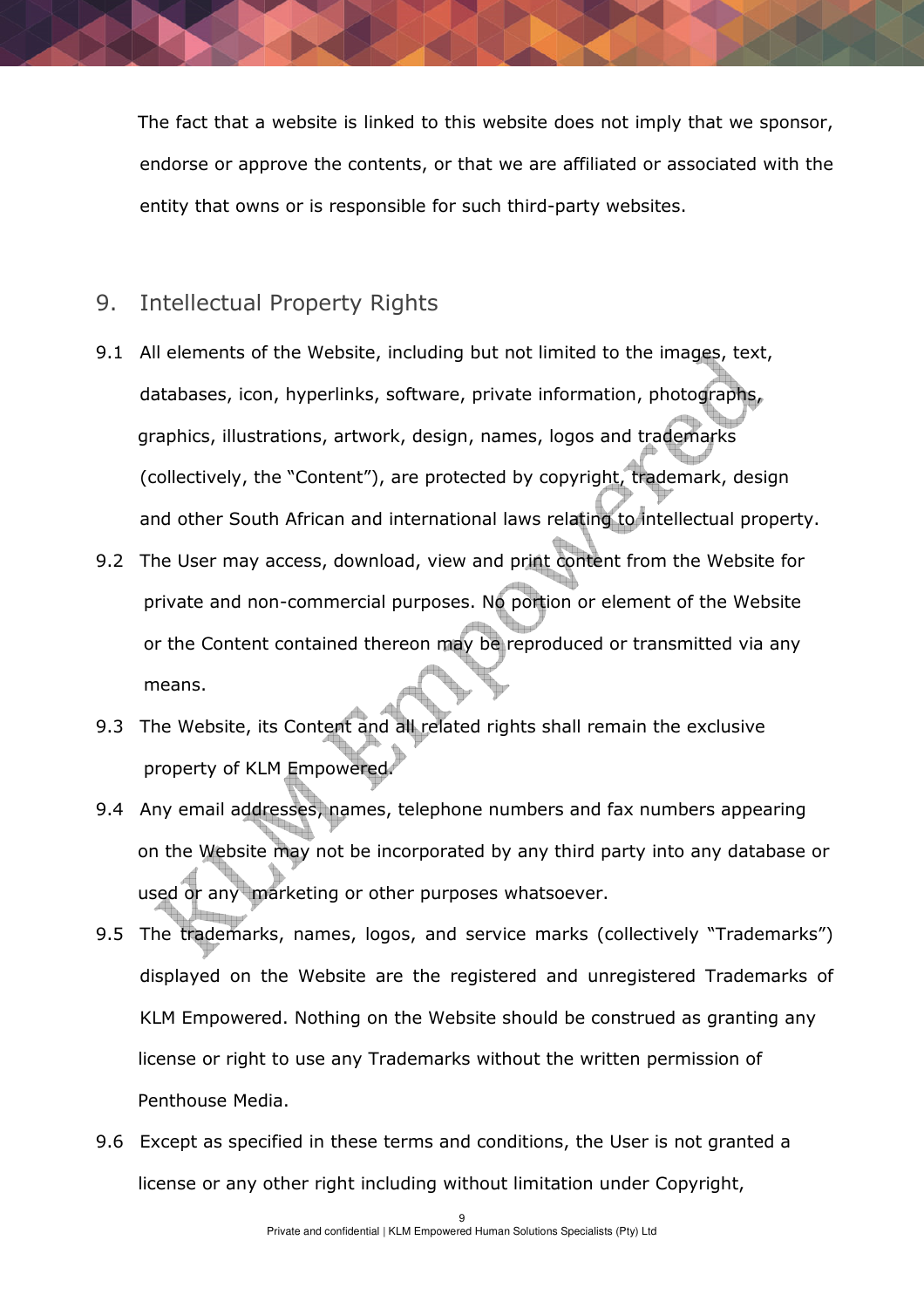Trademark, Patent or other Intellectual Property rights in or to the Content and Trademarks.

- 9.7 The contents of this website may not be transmitted, transcribed, reproduced, stored or translated into any other form without prior written permission.
- 9.8 All rights in and to the Content and Trademark is reserved and retained by KLM Empowered.

### 10. Permission for Hyperlinks

- 10.1 No User may establish a hyperlink, frame, metatag or similar reference, whether electronically or otherwise (collectively referred to as "Linking"), to the Website or any subsidiary pages before receiving KLM Empowered prior written approval, which may be withheld or granted subject to the conditions KLM Empowered may specify from time to time.
- 10.2 An application for Linking must be submitted to life@klmempowered.com.
- 10.3 Once received KLM Empowered will do its best to respond and enter into further discussions with the User. If the User does not receive a written response from KLM Empowered within 5 business days after submitting the request, the user must consider the request as having been rejected.
- 10.4 A breach of this provision entitles KLM Empowered to take legal action without prior notice to the User and the User agrees to reimburse KLM Empowered with the costs associated with such legal action, on an attorney and own client scale.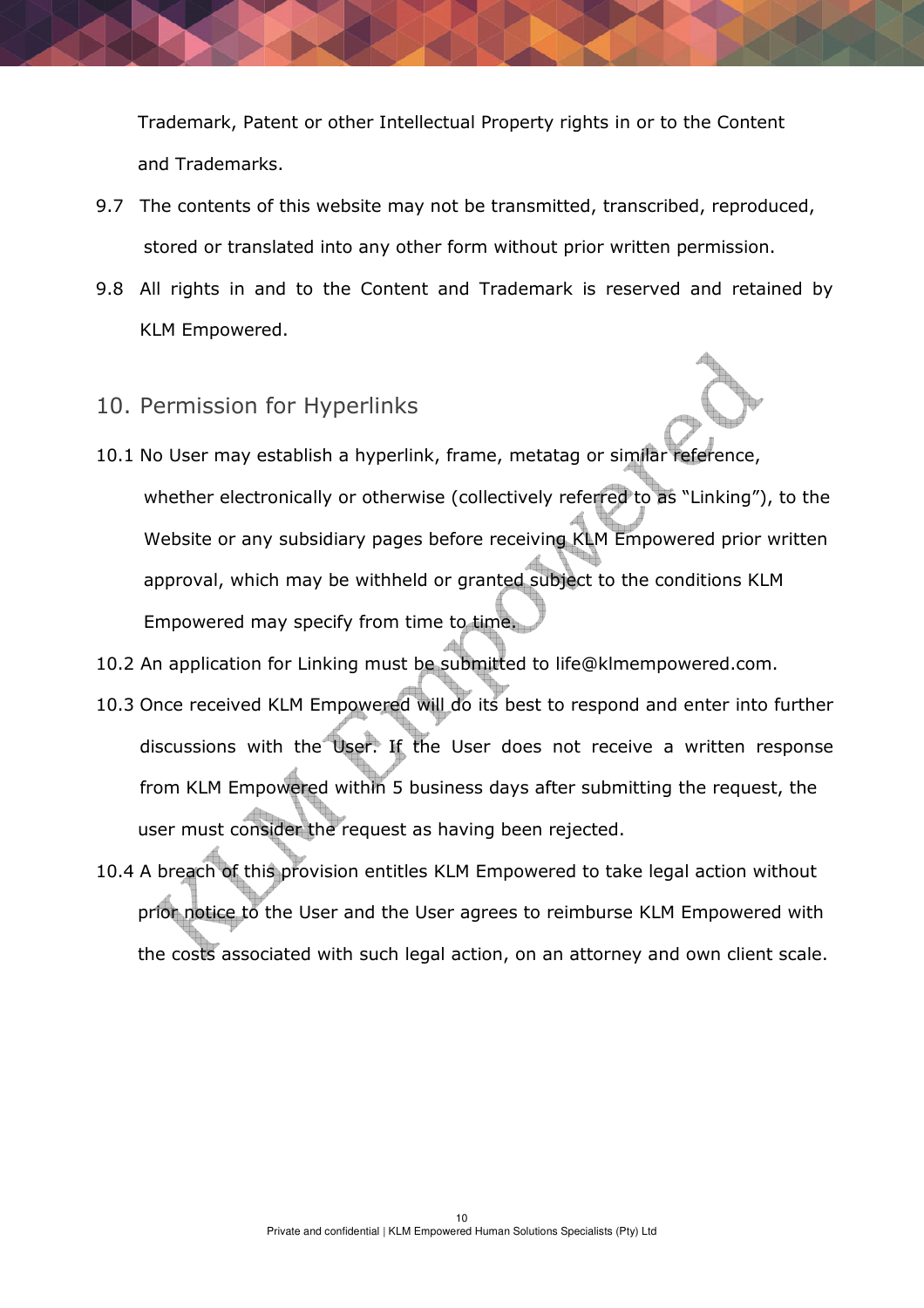#### 11. Disclaimer and Limited Liability

- 11.1 Notwithstanding the fact that hyperlinks exist in the terms and conditions, to facilitate access to notices, policies and legislation that are incorporated into the terms and conditions, the User agrees that in those instances, where some or all of the hyperlinks malfunction or are not operational, such occurrence shall not affect the validity or enforceability of the terms and conditions.
- 11.2 The User undertakes to, at their own convenience and discretion, review and acquaints themselves with necessary documents and/or terms.
- 11.3 External links may be provided for your convenience, but they are beyond the control of KLM Empowered, and no representation is made as to their content. use of reliance on any external links provided is at the User's own risk. When visiting external links you must refer to that external website's terms and conditions of use. No hypertext links shall be created from any website controlled by you or otherwise to the Website without the express prior written permission of KLM Empowered.
- 11.4 No warranty, whether express or implied, is given that any files, downloads, or applications available via the Website is free of viruses, Trojans, bombs, time locks or any other data or code which has the ability to corrupt or affect the operation of the User's computer, database, network or other information system.
- 11.5 Although KLM Empowered has taken reasonable care to ensure that the Content on the Website is accurate and that the User will not suffer loss or damage as a result of the use of the Website, use of the Website is entirely at the User's own risk. The User assumes full responsibility for any loss or damage resulting from their use of the Website and their reliance on any of the Content or any part/s thereof, contained on the Website.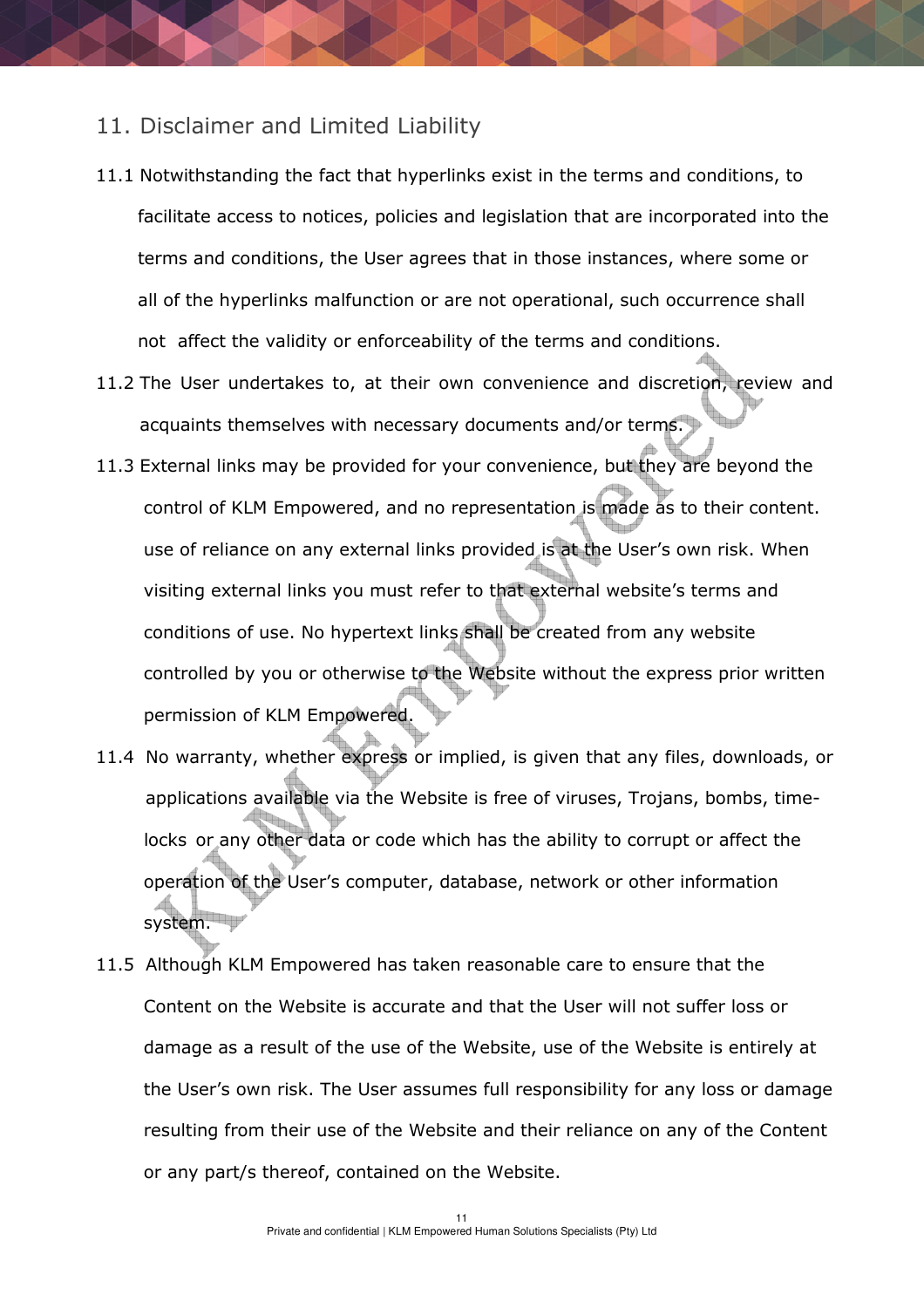- 11.6 KLM Empowered makes no warranty or representation as to the availability, accuracy or completeness of the Content, which may include typographical errors.
- 11.7 Neither KLM Empowered nor any affiliate or subsidiary of KLM Empowered shall be held liable for any direct or indirect, special, consequential or other damage of any kind whatsoever suffered, or incurred, relating to the use of, or the inability to access or use the Content or the Website or any functionality thereof, or of any linked website, even if KLM Empowered was expressly advise of this.

## 12. Indemnity

The User unconditionally and irrevocably indemnifies and holds KLM Empowered harmless against all and any loss, liability, actions, lawsuits, proceedings, costs, demands and damages of all and every kind, (including direct, indirect, special or consequential damages), and whether in an action based on contract, negligence or any other action, arising out of or in connection with the failure or delay of performance of the services offered on the Website, the use of the services offered on the Website, the Content available on the Website or any other matter, directly, or indirectly, related to the User's use of the Website, whether due to KLM Empowered's negligence or not.

# 13. Territorial Jurisdiction

- 13.1 This Website is controlled, operated and administered by KLM Empowered from its offices within the Republic of South Africa.
- 13.2 KLM Empowered makes no representation that the Content is appropriate or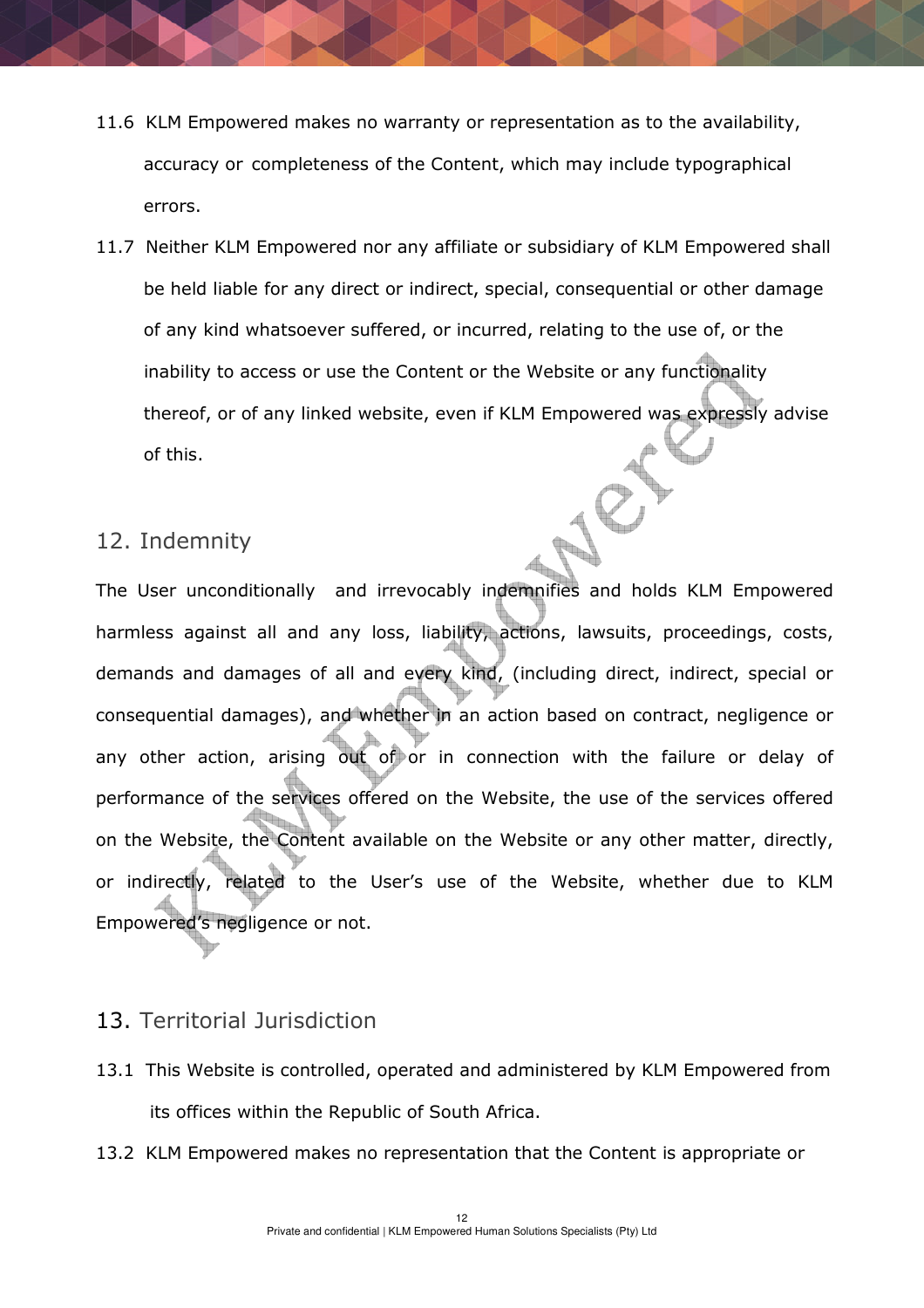available for use in any other location/s or countries.

- 13.3 Access to the Website from territories or countries where the Content is illegal is prohibited.
- 13.4 The User may not use this Website in violation of South African export laws and regulations.
- 13.5 If the User accesses this Website from locations outside of South Africa, that user is responsible for compliance with all local laws.
- 13.6 These terms and conditions shall be governed by the laws of the Republic of South Africa and the User consents to the jurisdiction of the Magistrate Court.

#### 14. General

- 14.1 The headings of the clauses in the terms and conditions are provided for convenience and ease of reference and will not be used to interpret, modify or amplify the terms and conditions.
- 14.2 The terms and conditions are severable, in that if any provision is determined to be illegal or unenforceable by any court of competent jurisdiction, then such provision shall be deemed to have been deleted without affecting the remaining provisions of the Terms and Conditions.
- 14.3 KLM Empowered failure or delay to exercise or any particular right or provision of the terms and conditions shall not constitute a waiver of such right or provision, whether this is done expressly or implied, nor will it affect the validity of any part of these terms and conditions or prejudice KLM rights to take subsequent action against the User, unless acknowledged and agreed to by KLM Empowered in writing.
- 14.4 Neither the User nor KLM Empowered shall be bound by any express, tacit or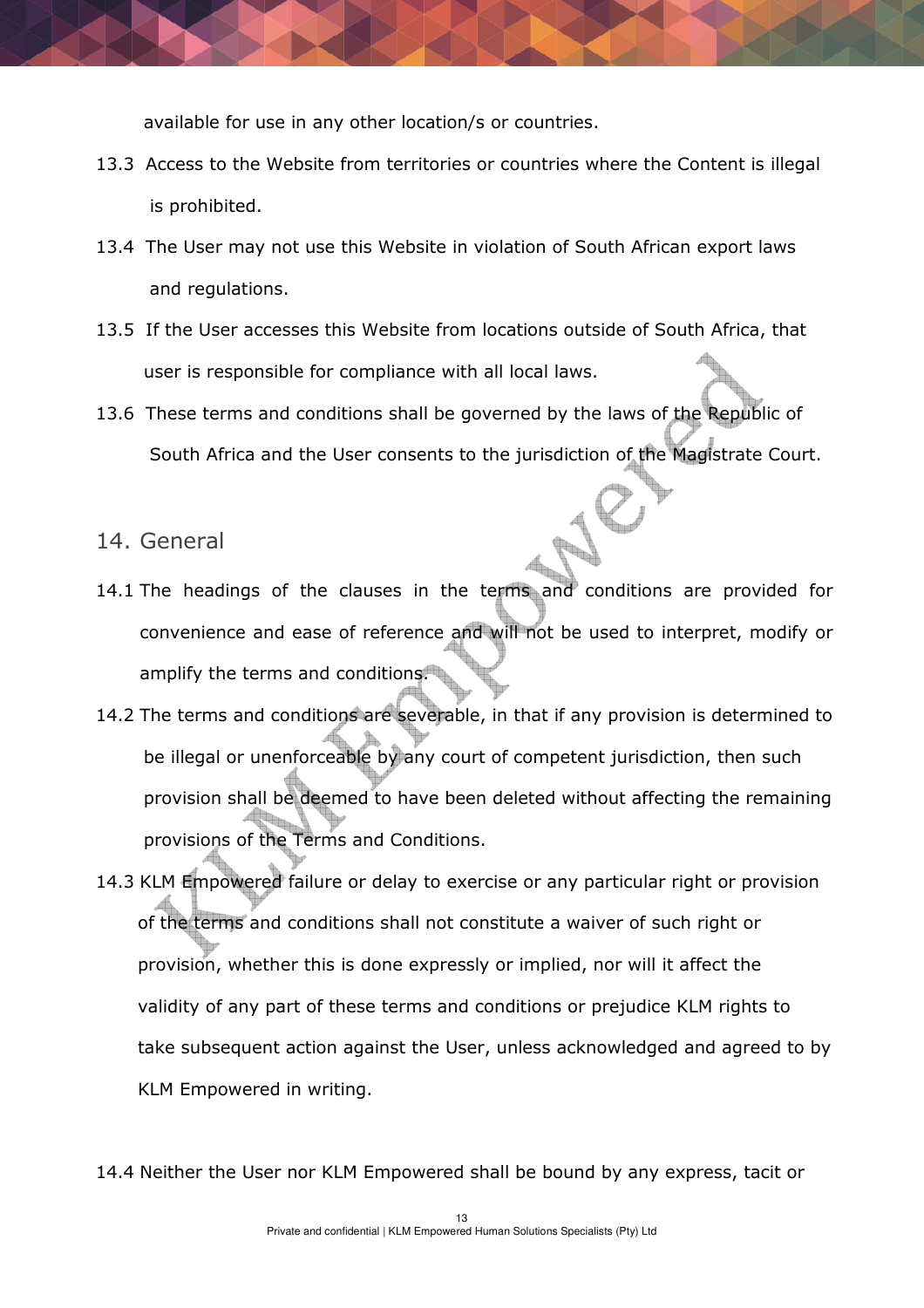implied representation, warranty, promise nor the like not recorded herein. These terms and conditions supersede and replace all prior commitments, undertakings or representations, whether written or oral between the User and KLM Empowered in respect of the subject matter hereof.

14.5 KLM Empowered shall be entitled to cede, assign, and delegate all or any of its right and obligations in terms of these terms and conditions.

### 15. Force Majeure

- 15.1 Should KLM be prevented from fulfilling any of its obligations to the User as a result of any event of force majeure, then those obligations shall be deemed to have been suspended to the extent that and for as long as KLM Empowered is so prevented from fulfilling them and the User's corresponding obligations shall be suspended to the corresponding extent.
- 15.2 In the event that force majeure continues for more than ten business days after it has first occurred then KLM Empowered shall be entitled, but not obliged, to terminate all of its rights and obligations in terms of or arising out of these terms and conditions by giving notice to the User.
- 15.3 An event of force majeure shall mean any event or circumstance whatsoever which is not within the reasonable control of including, without limitation, vis major, casus fortuitous, any act of God, strike, theft, riots, explosion, insurrection or other similar disorder, war (whether declared or not) or military operations, the downtime of any external telecommunications line, power failure, any requirement of any government or other competent local authority, any court order, export control, or shortage of transport facilities.
- 16. Entire Agreement